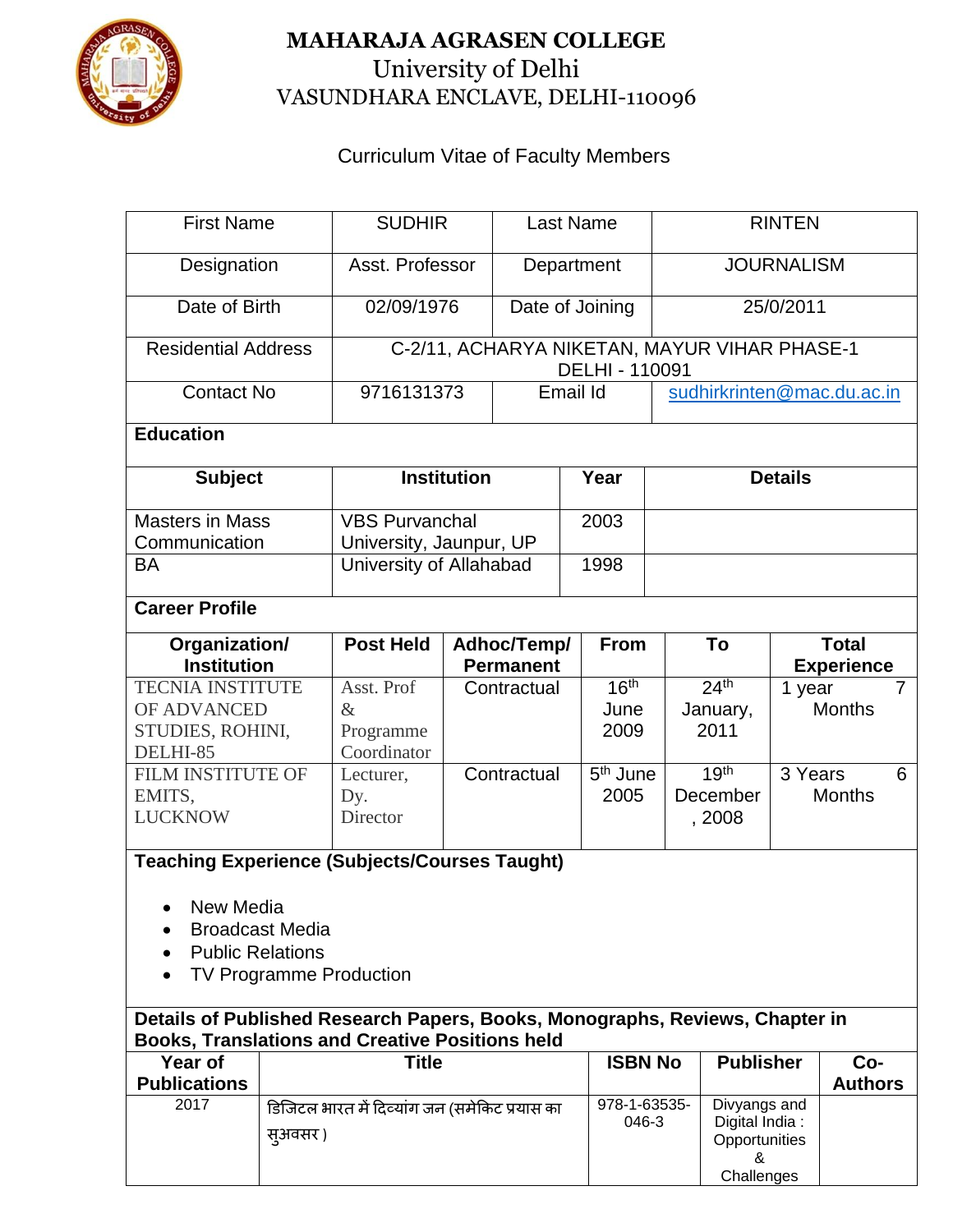| 2016           | Entertainment as News Media Content                                                                |           | 13:97893327                                    | Academic               |  |        |
|----------------|----------------------------------------------------------------------------------------------------|-----------|------------------------------------------------|------------------------|--|--------|
|                |                                                                                                    |           | 0325-4                                         | Foundation,            |  |        |
|                |                                                                                                    |           | 978-93-                                        | Delhi, India           |  |        |
| 2016           | सामाजिक नवचेतना और आध्यात्मिक मीडिया :                                                             |           | Pravartan<br>84572-03-7<br>Publication,        |                        |  |        |
|                | भारतीय परिप्रेक्ष्य                                                                                |           |                                                | Latur,                 |  |        |
|                |                                                                                                    |           |                                                | Maharashtra            |  |        |
| 2012           | Daisy Communication of Scientific Facts                                                            |           | $2319 - 121X$                                  | Scholar's              |  |        |
|                | through Advertisements in Indian Media                                                             |           |                                                | View                   |  |        |
| 2012           | स्नातकोत्तर पाठ्यक्रमों के लिए इकाई ( विज्ञापन                                                     |           | महात्मा गांधी                                  |                        |  |        |
|                | निर्माण एवं प्रबंधन )                                                                              |           | अंतर्राष्ट्रीय हिंदी                           |                        |  |        |
|                |                                                                                                    |           |                                                | विश्वविद्यालय,         |  |        |
|                |                                                                                                    |           | वर्धा, महाराष्ट्र                              |                        |  |        |
| 2011           | Contemporary Techniques of Media Interface                                                         |           |                                                |                        |  |        |
|                | (Role of Motive in Communication                                                                   |           |                                                |                        |  |        |
|                | Phenomenon)                                                                                        |           |                                                |                        |  |        |
| 2011           | Indian Media Studies Journal                                                                       | 0972-9348 |                                                | Satish Serial          |  |        |
|                |                                                                                                    |           | Publishing                                     |                        |  |        |
|                |                                                                                                    |           |                                                | House, Delhi,<br>India |  |        |
| 2010           | Economic Prospective of Media                                                                      |           | 0975 7104                                      | Tecnia Journal         |  |        |
|                | Management in                                                                                      |           |                                                | of                     |  |        |
|                | Reference with Ethics and Market Forces of                                                         |           |                                                | Management             |  |        |
|                | Media Industry                                                                                     |           |                                                | <b>Studies</b>         |  |        |
| 2006           | TV Viewing Pattern and its Impact on<br>Children learning Behavior                                 | 10:       | 8183291015                                     | Shree<br>Publishers &  |  |        |
|                |                                                                                                    |           |                                                | Distributors,          |  |        |
|                |                                                                                                    |           |                                                | Delhi                  |  |        |
| 2006           | Futuristic Opportunities of SMS Advertising                                                        | 10:       |                                                | Shree                  |  |        |
|                |                                                                                                    |           | 8183291015                                     | Publishers &           |  |        |
|                |                                                                                                    |           |                                                | Distributors,<br>Delhi |  |        |
|                | Participation in conferences, seminars, workshops, refreshers, orientation courses                 |           |                                                |                        |  |        |
|                | attended, summer institutes etc.                                                                   |           |                                                |                        |  |        |
| State/National | Title                                                                                              |           | Organization                                   |                        |  | Period |
| International  |                                                                                                    |           |                                                |                        |  |        |
| International  |                                                                                                    |           |                                                |                        |  |        |
|                |                                                                                                    |           |                                                |                        |  |        |
|                | Daisy Communication of Scientific Facts through<br>Advertisements in Indian Media The 11th         |           | PCST Network & Indian<br>Science Communication |                        |  |        |
|                | International conference on Public Communication                                                   |           | Society                                        |                        |  |        |
|                | of Science & Technology (11th PCST-2010)                                                           |           |                                                |                        |  |        |
| International  | Contemporary Techniques of Media Interface (Role                                                   |           | Bharti Vidyapeeth &                            |                        |  |        |
|                | of motive in Business Communication)                                                               |           | Deemed                                         |                        |  |        |
|                | 6th International Conference on<br>Innovative Ways Of Managing Business In Post                    |           | University & PHD<br>Chamber                    |                        |  |        |
|                | Globalized Era                                                                                     |           |                                                |                        |  |        |
|                | Building Human Brands: An Approach to                                                              |           | Department of Mass                             |                        |  |        |
| National       | Development                                                                                        |           | Communication, VBS                             |                        |  |        |
|                | Media, Technology and Rural Development                                                            |           | Purvanchal University,                         |                        |  |        |
| National       | Evaluating Role of IT in Real Democracy of Rural                                                   |           | UP<br>Rukmani Devi Institute                   |                        |  |        |
|                | India                                                                                              |           | of Advanced Studies,                           |                        |  |        |
|                |                                                                                                    |           | Delhi                                          |                        |  |        |
|                | Gram Panchayat: lessons of Effective Governance<br>in 21st century India                           |           |                                                |                        |  |        |
|                |                                                                                                    |           |                                                |                        |  |        |
| National       | Role of MFIs & SHGs in Women Entrepreneurship                                                      |           | Department of                                  |                        |  |        |
|                | Development of Women in India In Post<br>Liberalization era                                        |           | Commerce, University<br>of Lucknow, UP         |                        |  |        |
|                |                                                                                                    |           |                                                |                        |  |        |
| National       | New Technologies & Innovation for Competitive<br>Successes                                         |           | <b>BLS</b> Institute of<br>Technology          |                        |  |        |
|                |                                                                                                    |           | Management,                                    |                        |  |        |
|                | Winning Strategies in a Competitive setup :<br>Searching Aha effect in the Inflation Driven Global |           | Bahadurgarh, Haryana                           |                        |  |        |